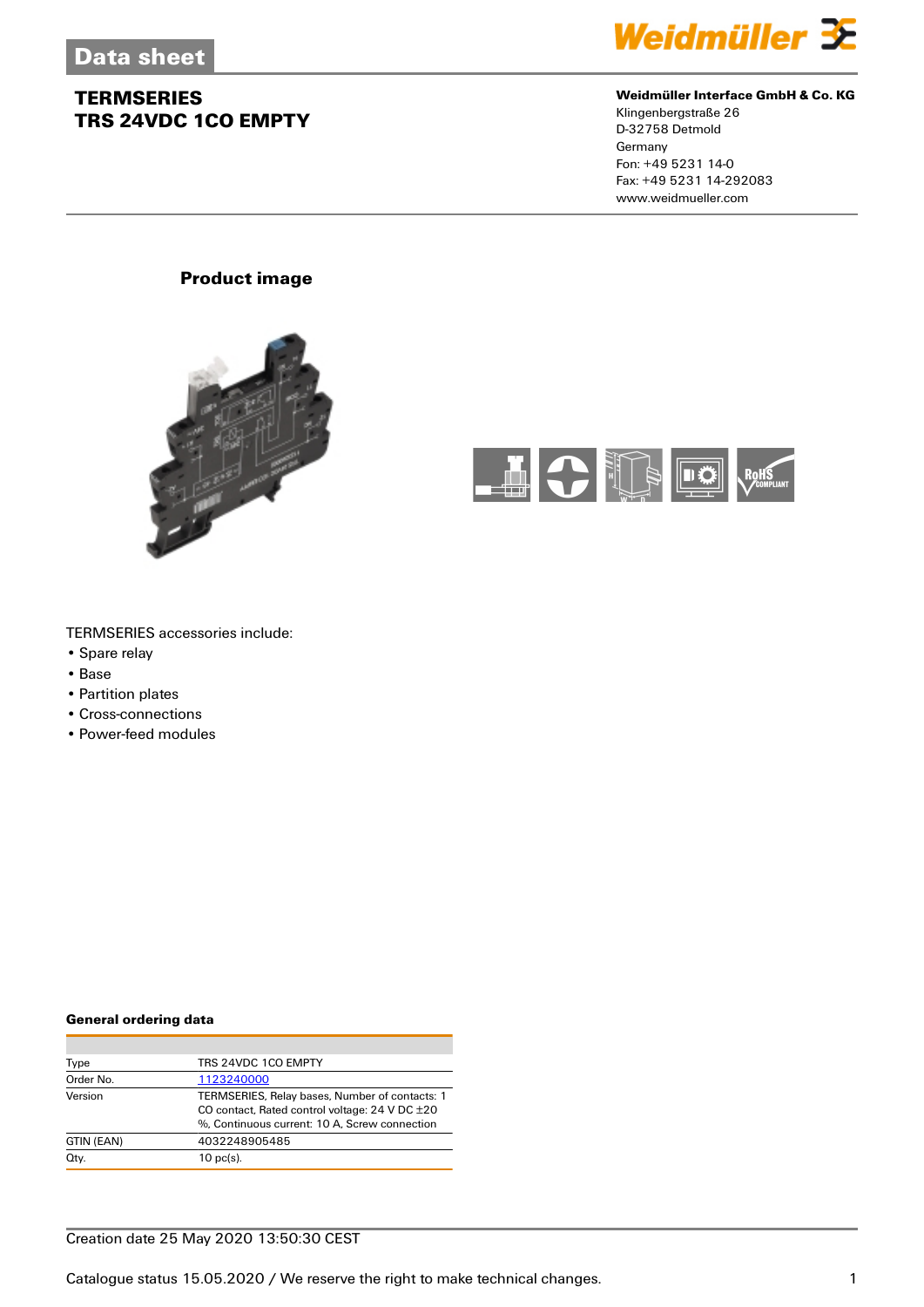# **Technical data**



#### **Weidmüller Interface GmbH & Co. KG**

Klingenbergstraße 26 D-32758 Detmold Germany Fon: +49 5231 14-0 Fax: +49 5231 14-292083

| <b>Dimensions and weights</b>            |                                |                                               |                                |
|------------------------------------------|--------------------------------|-----------------------------------------------|--------------------------------|
|                                          |                                |                                               |                                |
| Width                                    | $6.4 \text{ mm}$               | Width (inches)                                | 0.252 inch                     |
| Height                                   | 89.6 mm                        | Height (inches)                               | 3.528 inch                     |
| Depth<br>Net weight                      | 87.8 mm<br>28.2 g              | Depth (inches)                                | 3.457 inch                     |
|                                          |                                |                                               |                                |
| <b>Temperatures</b>                      |                                |                                               |                                |
| Operating temperature, max.              | 60 °C                          | Operating temperature, min.                   | -40 $^{\circ}$ C               |
| Storage temperature, max.                | 85 °C                          | Storage temperature, min.                     | -40 $^{\circ}$ C               |
| Operating temperature                    | $-40^{\circ}$ C60 $^{\circ}$ C | Storage temperature                           | -40 °C85 °C                    |
| <b>Environmental Product Compliance</b>  |                                |                                               |                                |
|                                          |                                |                                               |                                |
| <b>REACH SVHC</b>                        | Lead 7439-92-1                 |                                               |                                |
| <b>Rated data UL</b>                     |                                |                                               |                                |
| Certificate No. (cURus)                  | E223759                        | Ambient temperature (operational), max. 60 °C |                                |
| Connection cross-section AWG, min.       | <b>AWG 26</b>                  | Connection cross-section AWG, max.            | <b>AWG 14</b>                  |
| Type of conductor                        | rigid copper conductor,        | Tightening torque, max.                       |                                |
|                                          | flexible copper conductor      |                                               | $0.4$ Nm                       |
| Pollution severity level                 | $\overline{2}$                 | Altitude                                      | $\leq$ 2000 m, above sea level |
| <b>Control side</b>                      |                                |                                               |                                |
| Rated control voltage                    | 24 V DC ±20 %                  | <b>Status indicator</b>                       | Green LED                      |
| Protective circuit                       | Free-wheeling diode,           | Coil voltage of the replacement relay         |                                |
|                                          | Reverse polarity protection    | deviating from the rated control voltage No   |                                |
| Coil voltage of the replacement relay    | 24 V DC                        |                                               |                                |
| <b>Load side</b>                         |                                |                                               |                                |
|                                          |                                |                                               |                                |
| Rated switching voltage                  | 250 V AC                       | Continuous current                            | 10 A                           |
| <b>Contact data</b>                      |                                |                                               |                                |
| Contact type                             | 1 CO contact                   |                                               |                                |
| General data                             |                                |                                               |                                |
|                                          |                                |                                               |                                |
| Rail                                     | <b>TS 35</b>                   | Colour                                        | black                          |
| UL 94 flammability rating                | $V-0$                          |                                               |                                |
| <b>Insulation coordination</b>           |                                |                                               |                                |
|                                          |                                |                                               |                                |
| Rated voltage                            | 300 V                          | Pollution severity                            | 2                              |
| Surge voltage category                   | $\mathsf{III}$                 | Dielectric strength to mounting rail          | 4 kV <sub>eff</sub> / 1 Min.   |
| Impulse withstand voltage                | 6 kV (1.2/50 µs)               | Protection degree                             | IP <sub>20</sub>               |
| Further details of approvals / standards |                                |                                               |                                |
|                                          | <b>DIN EN 50178</b>            |                                               | E223759                        |
| Standards                                |                                | Certificate No. (cURus)                       |                                |

### Creation date 25 May 2020 13:50:30 CEST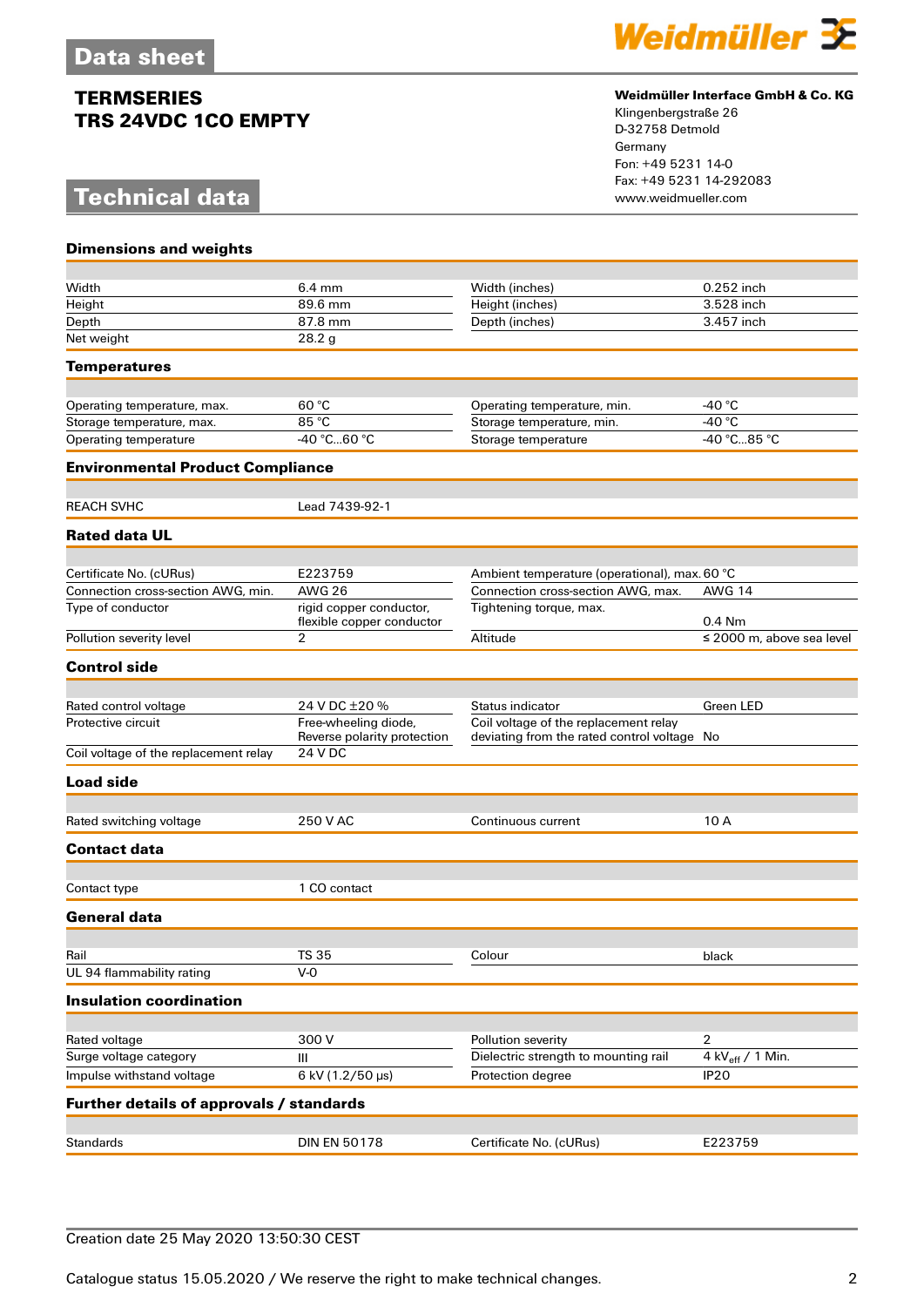# **Technical data**

**Connection data**



#### **Weidmüller Interface GmbH & Co. KG**

 $\equiv$ 

Klingenbergstraße 26 D-32758 Detmold Germany Fon: +49 5231 14-0 Fax: +49 5231 14-292083

| Wire connection method                                                                        | Screw connection    | Stripping length, rated connection                                                            | 8 mm                  |
|-----------------------------------------------------------------------------------------------|---------------------|-----------------------------------------------------------------------------------------------|-----------------------|
| Tightening torque, max.                                                                       | $0.4$ Nm            | Clamping range, rated connection                                                              | $1.5$ mm <sup>2</sup> |
| Clamping range, min.                                                                          | $0.14 \text{ mm}^2$ | Clamping range, max.                                                                          | $2.5$ mm <sup>2</sup> |
| Wire connection cross section AWG,                                                            |                     | Wire connection cross section AWG,                                                            |                       |
| min.                                                                                          | <b>AWG 26</b>       | max.                                                                                          | <b>AWG 14</b>         |
| Wire cross-section, solid, min.                                                               | $0.14 \text{ mm}^2$ | Wire cross-section, solid, max.                                                               | $2.5$ mm <sup>2</sup> |
| Wire connection cross-section, finely<br>stranded, min.                                       | $0.14 \text{ mm}^2$ | Wire connection cross section, finely<br>stranded, max.                                       | $2.5$ mm <sup>2</sup> |
| Wire cross-section, finely stranded, min.<br>(AWG)                                            | <b>AWG 26</b>       | Wire cross-section, finely stranded, max.<br>(AWG)                                            | <b>AWG 14</b>         |
| Wire connection cross-section, finely<br>stranded with wire-end ferrules DIN<br>46228/4, min. | $0.25 \text{ mm}^2$ | Wire connection cross-section, finely<br>stranded with wire-end ferrules DIN<br>46228/4, max. | $2.5$ mm <sup>2</sup> |
| Conductor cross-section, flexible, AEH<br>(DIN 46228-1), min.                                 | $0.25 \text{ mm}^2$ | Conductor cross-section, flexible, AEH<br>(DIN 46228-1), max.                                 | $2.5$ mm <sup>2</sup> |
| Wire connection cross section, finely<br>stranded, two clampable wires, min.                  | $0.5 \text{ mm}^2$  | Wire cross-section, finely stranded, two<br>clampable wires, max.                             | $1 \text{ mm}^2$      |
| Twin wire-end ferrules, min.                                                                  | $0.5 \text{ mm}^2$  | Twin wire-end ferrules, max.                                                                  | $1 \text{ mm}^2$      |
| Blade size                                                                                    | size PHO            | Gauge to IEC 60947-1                                                                          | A1, B1                |

#### **Classifications**

| ETIM 6.0    | EC001456    | ETIM 7.0   | EC001456    |
|-------------|-------------|------------|-------------|
| eClass 9.0  | 27-37-16-03 | eClass 9.1 | 27-37-16-03 |
| eClass 10.0 | 27-37-16-03 |            |             |

#### **Approvals**





#### **Downloads**

| Approval/Certificate/Document of |                                                         |
|----------------------------------|---------------------------------------------------------|
| Conformity                       | EU Konformitätserklärung / EU Declaration of Conformity |
| Brochure/Catalogue               | <b>CAT 4.2 ELECTR 18/19 EN</b>                          |
| <b>Engineering Data</b>          | EPLAN, WSCAD                                            |
| <b>Engineering Data</b>          | <b>STEP</b>                                             |
| User Documentation               | Beipackzettel / Package Insert - multilingual           |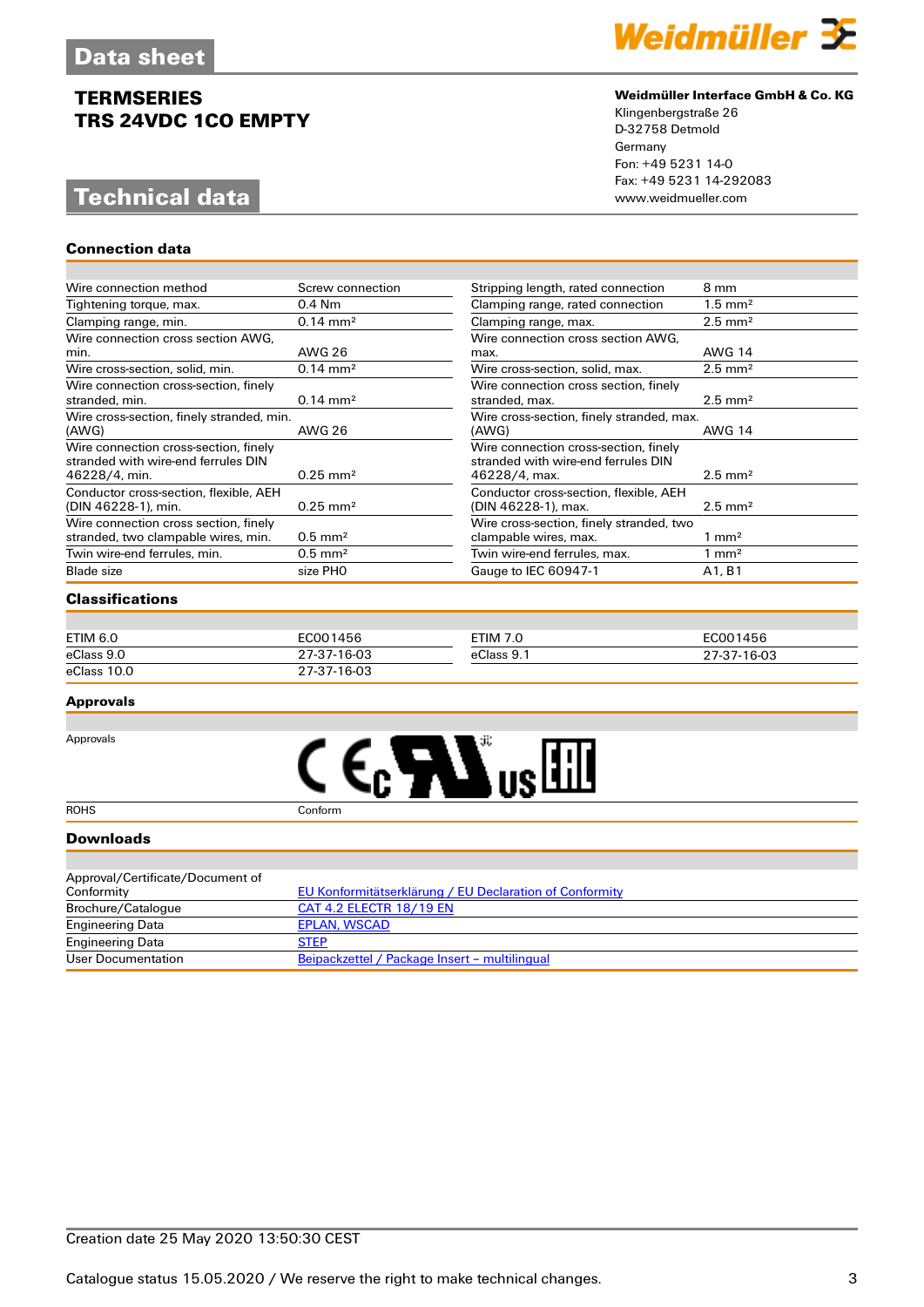# **Drawings**





#### **Weidmüller Interface GmbH & Co. KG**

Klingenbergstraße 26 D-32758 Detmold Germany Fon: +49 5231 14-0 Fax: +49 5231 14-292083

#### **Wiring diagram Dimensional drawing**